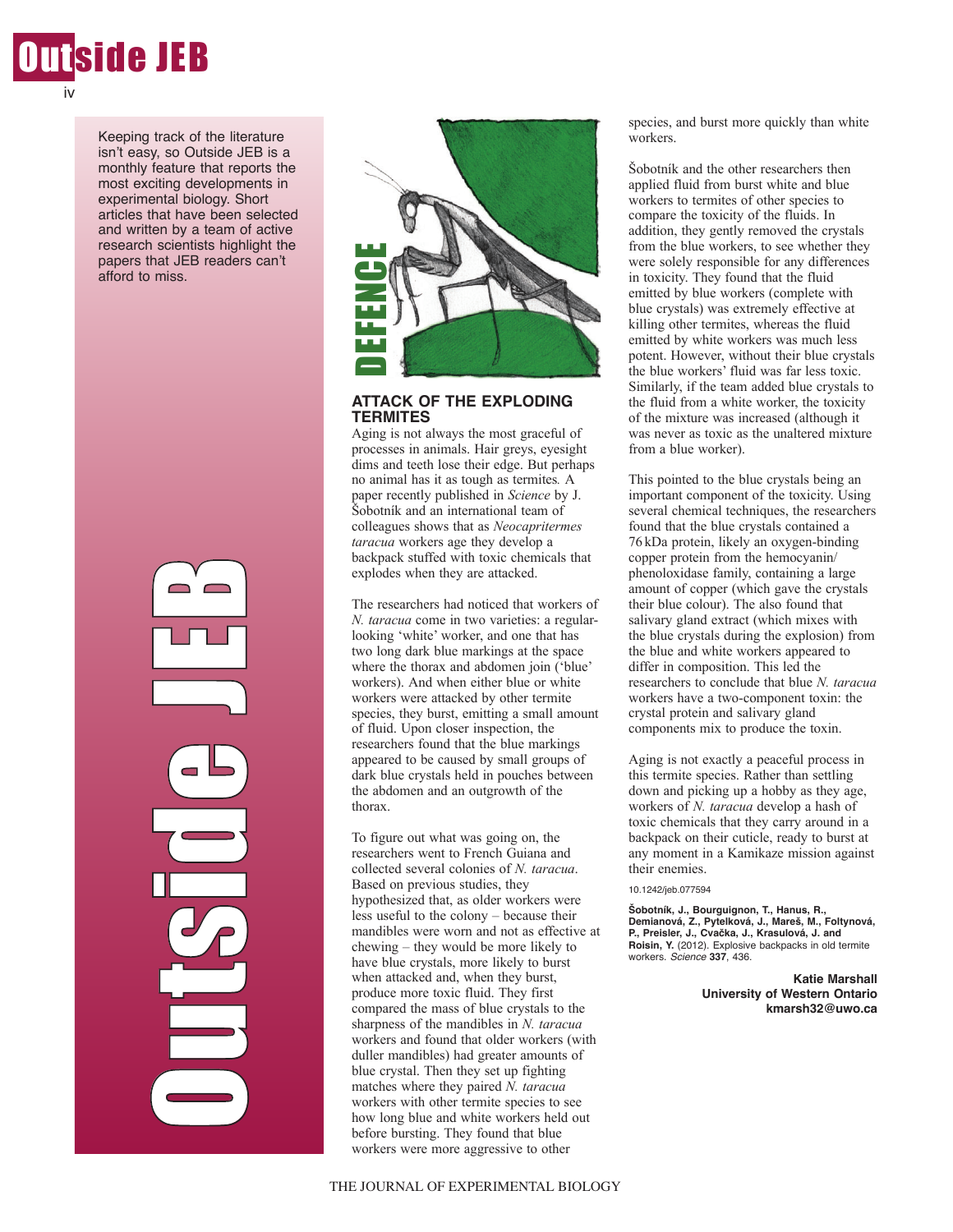



# **BENEFITS OF BEING A MUMMY'S BOY**

As humans, we often take grandmothers for granted. Dispensing baked goods and wellintentioned advice, grandmothers are an integral part of our human societies. However, human grandmothers represent an incredibly rare phenomenon among all living things: they are post-reproductive. The vast majority of plants and animals do not live past their reproductive years. Dramatic examples of a single reproductive bout followed by death within days, such as occurs in Pacific salmon, are far more common in the animal kingdom than the curious case of post-reproductive individuals. The rarity of post-reproductive individuals has led many researchers to ponder, what is the purpose of life after reproduction?

Human females have the longest postreproductive period in the animal kingdom, but female killer whales are close runnersup. Female killer whales cease reproducing at approximately 30 or 40 years of age, and yet can live for approximately 90 years, with a post-reproductive period that rivals humans. In a 36-year long-term study of over 500 resident killer whales off the coast of Washington, USA, and British Columbia, Canada, a group of researchers have uncovered convincing evidence that there is an evolutionary benefit to this extended post-reproductive period.

Led by Emma Foster from the University of Exeter, UK, the group of scientists from Exeter, the University of York, UK, the Center for Whale Research, USA, and the Pacific Biological Station, Canada, tracked family groups of whales for multiple generations. The scientists identified mother–offspring pairs by recording small calves with their mothers. As there is no dispersal in killer whale family groups, the disappearance of an individual from a family group indicates that the individual has died. From this long-term data set of

family trees and family member survival, the researchers were able to assess the consequences of a mother's death on the survival of her sons and daughters.

The group of scientists found that for an adult female killer whale, there is no benefit of having her mother around. Once grown, female survival is independent of whether her mother is still alive. However, having a surviving post-reproductive mother significantly increased survival for sons, even for 35-year-old, fully grown male killer whales. Killer whale mothers help their grown sons forage, and they also form alliances with their sons, defending them during fights with other whales. It seems that with mum around to help feed and defend her sons, these males have a better chance of long-term survival even as adults.

From an evolutionary perspective, this favouritism may have arisen because resident killer whales live in permanent matrilineal family groups, where grandmothers, mothers, sons and daughters live and hunt together. However, males will mate with females from other family groups. Thus, although a grandmother must incur the costs of raising her daughter's offspring within the family group, other killer whale families raise the offspring of her sons. For a mother, the fewest costs and greatest benefits occur when she ensures that her sons survive and reproduce, rather than by producing more offspring of her own or by favouring her daughters. For these adult males, it seems that there are distinct benefits of having a postreproductive mother around and being a mummy's boy.

10.1242/jeb.077602

**Foster, E. A., Franks, D. W., Mazzi, S., Darden, S. K., Balcomb, K. C., Ford, J. K. B. and Croft, D. P.** (2012). Adaptive prolonged postreproductive life span in killer whales. *Science* **337**, 1313.

> **Constance M. O'Connor McMaster University coconn@mcmaster.ca**



# **HORSE-HEAD GRASSHOPPERS LOOK BEFORE THEY REACH**

Looking at an object and then reaching out and grabbing it is something humans do without thinking. To do this, a brain must encode an object's position in twodimensional visual space, and then transform the information into activation of motor neurons, which finally move a limb through three dimensions. This sensorimotor transformation has been thought to be too complex for smallerbrained invertebrates to pull off. In a recent issue of *Proceedings of the Royal Society B*, Jeremy Niven, Swidbert Ott and Stephen Rogers tested this assumption by studying how horse-head grasshoppers walk across gaps.

Horse-head grasshoppers (Orthoptera: Proscopidae) have evolved to look like sticks and spend their lives climbing and hiding among twigs and branches. Niven and colleagues wanted to know whether horse-heads use their visual systems to target forelimb movements as the creatures navigate through environments with the kind of complex substrates that they usually encounter in the wild. The team set up two horizontal rods at right angles to each other with a gap in between. They filmed individuals walking along one rod and reaching across the gap to the other rod. During a reach, animals moved their forelimbs directly to the rod on the other side and made no rhythmic searching movements with their forelimbs. Furthermore, proscopid antennae are too short to be effective as long-range mechanoreceptors. These results suggest that horse-heads do not 'feel their way' across gaps in a substrate with either legs or antennae.

However, the team's initial results did not preclude the possibility that gap detection triggers a stereotyped leg movement that simply sweeps through a large space until contact is made with a substrate. To test